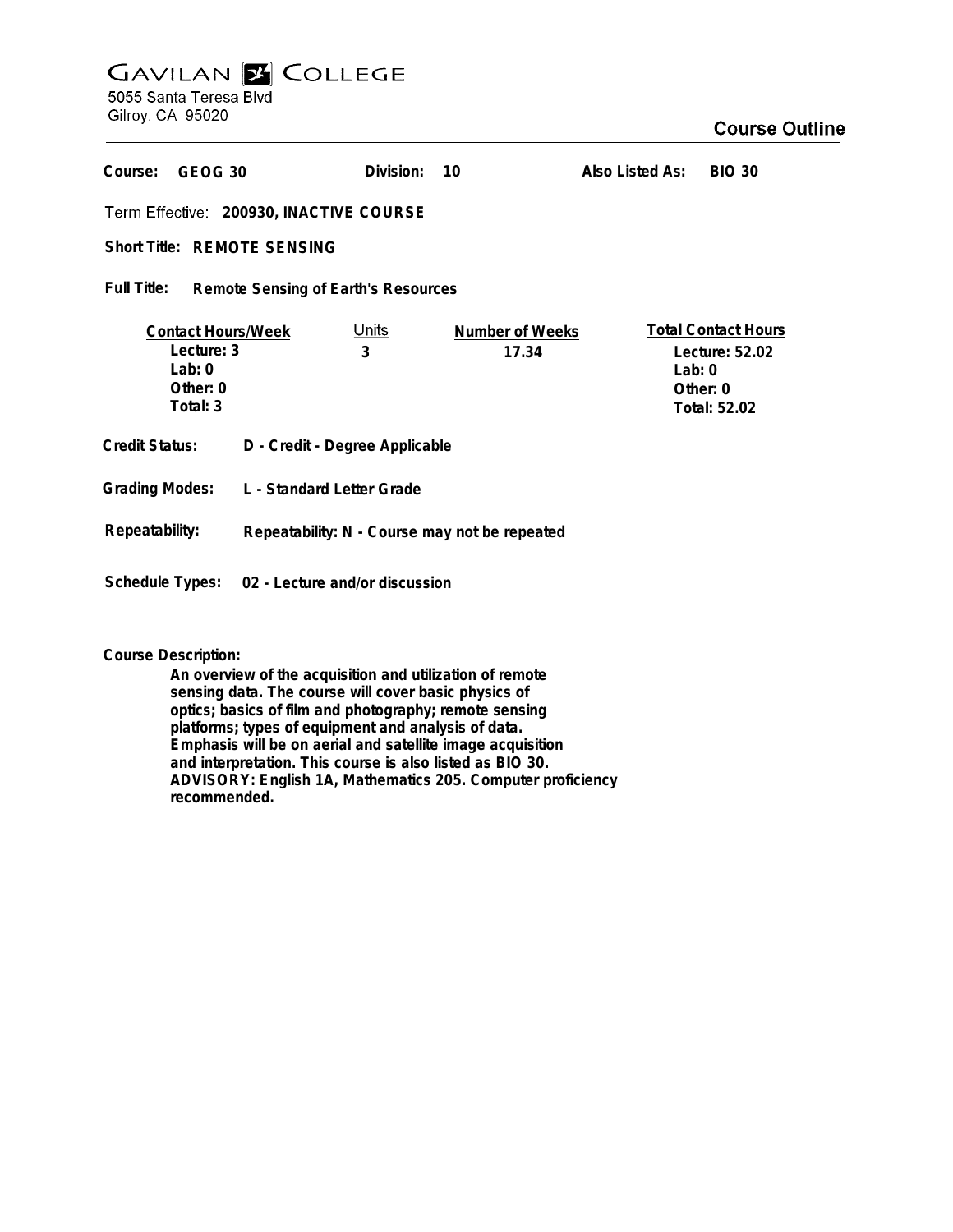**ARTICULATION and CERTIFICATE INFORMATION Associate Degree: CSU GE: IGETC: CSU TRANSFER: Transferable CSU, effective 199930 UC TRANSFER: Not Transferable**

## **PREREQUISITES:**

## **COREQUISITES:**

**STUDENT LEARNING OUTCOMES:**

**1. Students will be able to choose proper type of remote sensing instrument and platform to analyze a given feature or phenomenon. 2. Students will be able to use stereopairs of airphotos to make basic photogrammetric measurements.**

**3. Students will be able to demonstrate an understanding of the basic physics of optics and electromagnetic radiation.**

**4. Students will be able to discuss the differences, strengths, and weaknesses of various remote sensing instruments and platforms. 5. Students will be able to explain how photographic images are acquired.**

**TOPICS AND SCOPE: Inactive Course: 12/08/2008 Introduction: Remote sensing defined. Electromagnetic radiation - its properties and means of transfer. The electromagnetic spectrum and its regions. Types of radiation. Transmission, reflection, scattering, absorption, skylight, and haze. Albedo and spectral signatures. Photograph vs. image. The "multi" concept. Student will demonstrate mastery of the above material by successfully completing assigned homework questions and problems. 2 3 Cameras, Films, and Filtersn - its properties and Types of aerial photos. Types of aerial photography equipment. Lens speed. Angular field of view. Ground distance. Types, processing and uses of black and white film. Types, processing and uses of color film. Types and properties of photo products. Resolution. Film speed. Panchromatic, normal color, black and white infrared, color infraed, ulta-violet and**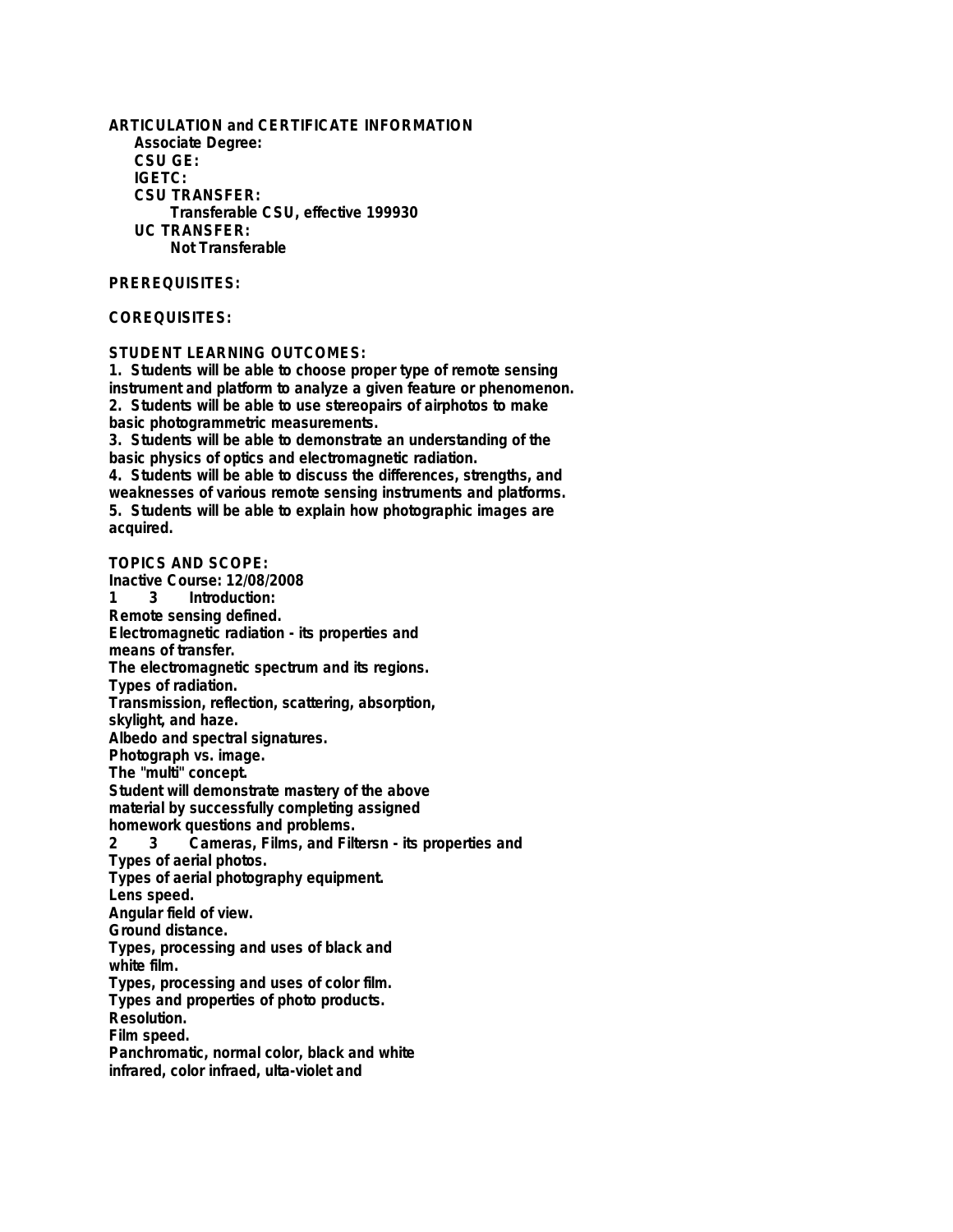**additive color photographs.**

**Student will demonstrate mastery of the above material by successfully completing assigned**

**homework questions and problems.**<br>3 3 Principles of Airphoto Inf **3 3 Principles of Airphoto Interpretation Recognition elements and ground truth. 3-D photography and its acquisition. Viewing photos with a stereoscope. Classroom exercises involving the stereoscope and basic photo interpretation. Student will demonstrate mastery of the above material by successfully completing assigned homework questions and problems which will include use of a stereoscope. 4 3 Principles of Photogrammetry Scale and its calculation. Image displacement. Measurements possible from air photos. Classroom exercise involving calculation of scale and use of displacement in the calculation of height of surface features and topography. Student will demonstrate mastery of the above material by successfully completing assigned homework questions and problems which will include problems dealing with calculation of scale and height of surface features. 5-6 6 Airphoto Acquisition Altitude and focal length. Season and time of day. Existing archives of airphotos and images. Electro-optical Sensors Video cameras. Across-track scanners. Multi spectral scanners. Thermal infrared scanners. Image distortion. Along-track sensors. Thermal infrared and special distribution curves. Internal thermal properties. Environmental factors affecting radiant temperatures. Differentiation of material types with thermal IR. Uses of thermal IR images. EO sensors in earth observation satellites. National and international EOS programs. Student will demonstrate mastery of the above matrial by successfully completing assigned**

**homework questions and problems.**<br>**7** 3 Microwave Sensors **7 3 Microwave Sensors**

**Passive and active microwave sensors.**

**The principles of radar.**

**Side-looking aerial radar.**

**Resolution and detection.**

**Range and azimuth resolution.**

**Real aperture vs. synthetic aperture radar.**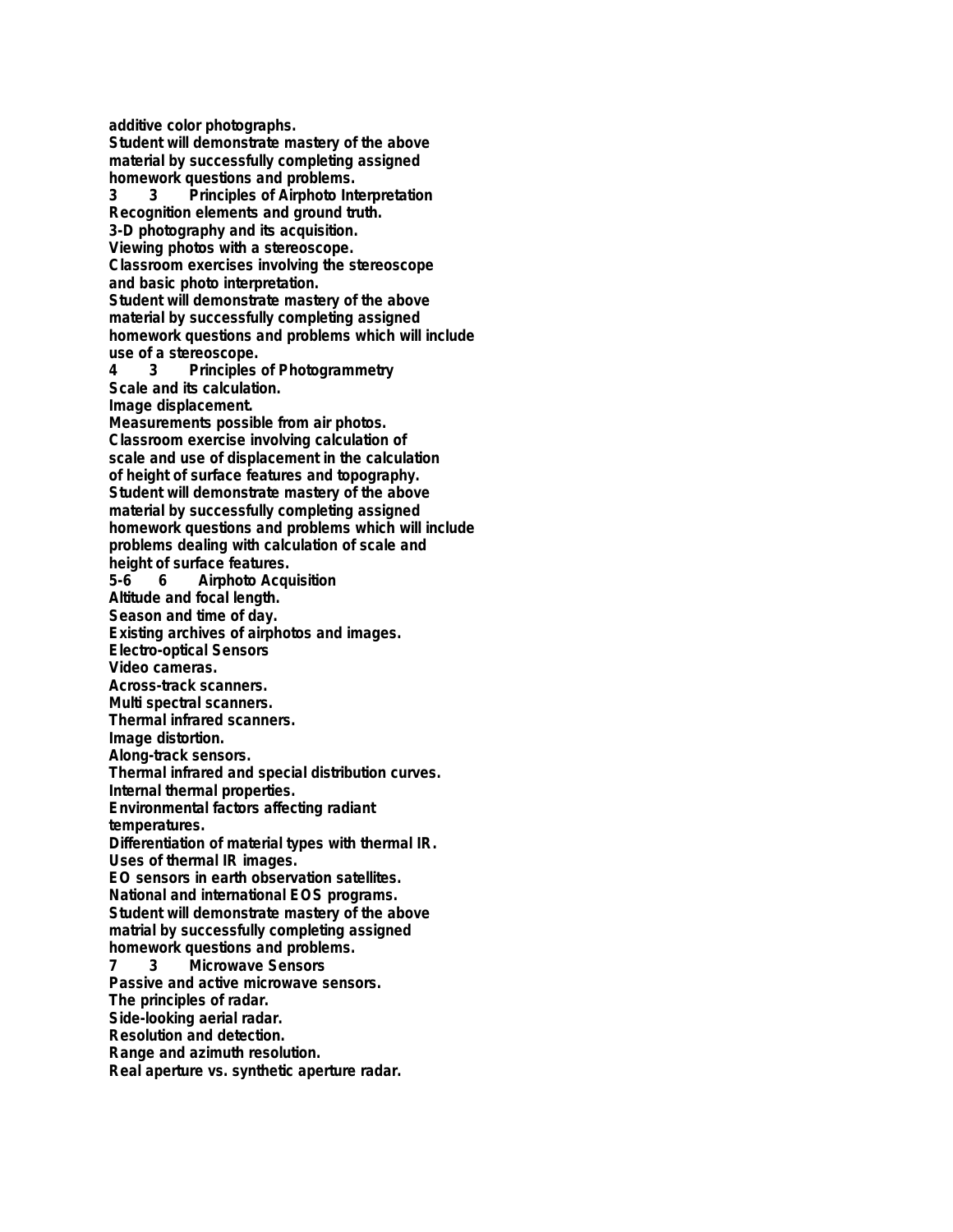**Multi channel SAR. Shadows, foreshortening, return strength, image tone, surface slope, and surface roughness. Specular and diffuse reflection. Surface moisture. Polarization. Penetration of atmosphere and surface coverings. Student will demonstrate mastery of the above material by successfully completing assigned homework questions and problems. A midterm exam will text mastery of all material to date. 8 3 Digital Image Processing Characteristics and components of digital images. Interactive and batch processing. Restoration, enhancement and classification of images with computer programs. Merging of data sets. Classroom exercises with image processing programs. Student Student will demonstrate mastery of the above material by successfully completing assigned homework questions and problems. An in-class quiz will test mastery of basic computer image processing techniques. 9 3 GIS and Land-Use Planning Definition and demonstration of GIS Capabilities of GIS Technicial elements of a GIS system. Land use and land cover. USGS hierarchical land and land cover classification system. Uses of GIS. Classroom exercises with GIS. Student will demonstrate mastery of the above material by successfully completing assigned homework questions and problems. An in-class quiz will test mastery of basic GIS techniques. 10 3 Archaeological Applications Use of remote sensing in archaeology. Shadow, soil and crop marks in site detection. Site elevation and mapping. Site prediction. Student will demonstrate mastery of the above material by successfully completing assigned homework questions and problems. 11 3 Agriculture and Soils Remote sensing and large scale agricultural census and inventory. Identification and classification of ag. land and crops. Crop calenders. Single-date photo vs. multi-date photos. Multi spectral analysis. Identification and assessment of crop damage. Soil surveys and evaluation of soil types.**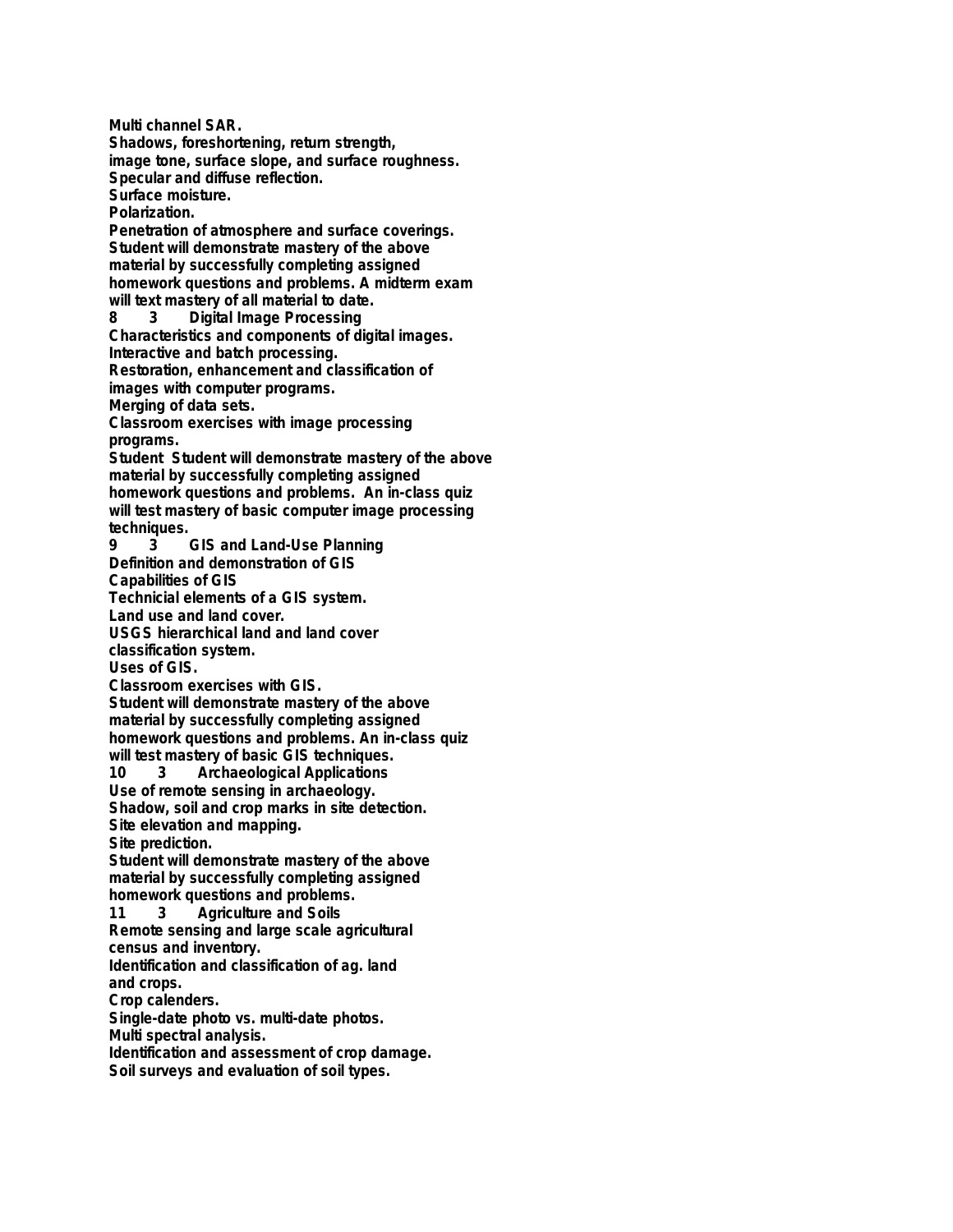**Student will demonstrate mastery of the above material by successfully completing assigned homework questions and problems. 12 3 Hrs. Forestry Applications Remote sensing in forestry. Classification of cover types and individual species. Estimating tree volume and stand volume. Estimation of floating round stock. Detecting plant vigor and stress. Student will demonstrate mastery of the above material by successfully completing assigned homework questions and problems. 13 3 Geological Applications Compilation of topographic and geologic maps. Mineral, hydrocarbon and water exploration. Identifying hazardous features. Lithology Structures Drainage Landforms Dip and strike Student will demonstrate mastery of the above material by successfully completing assigned homework questions and problems. Engineering Applications Surveys of construction materials. Locating routes for transportation. Selection of sites for dams, muclear power plants and tunnels. Investigations of landslides. Surveys of disaster damage. Investigation of water pollution. Monitoring mine-disturbed land. Inventories of stockpiles. Student will demonstrate mastery of the above material by successfully completing assigned homework questions and problems. 15 3 Urban-Industrial Applications Land-use and cover mapping. Parking and transportation studies. Environmental monitoring. Real estate assessment. Outdoor recreational surveys. Evaluation of housing quality. Damage surveys. Planning for urban development. Identification and classification of industrial features. Calculation of storage tank capacities. Student will demonstrate mastery of the above material by successfully completing assigned homework questions and problems. 16 3 Biological Applications Ecotome identification and mapping.**